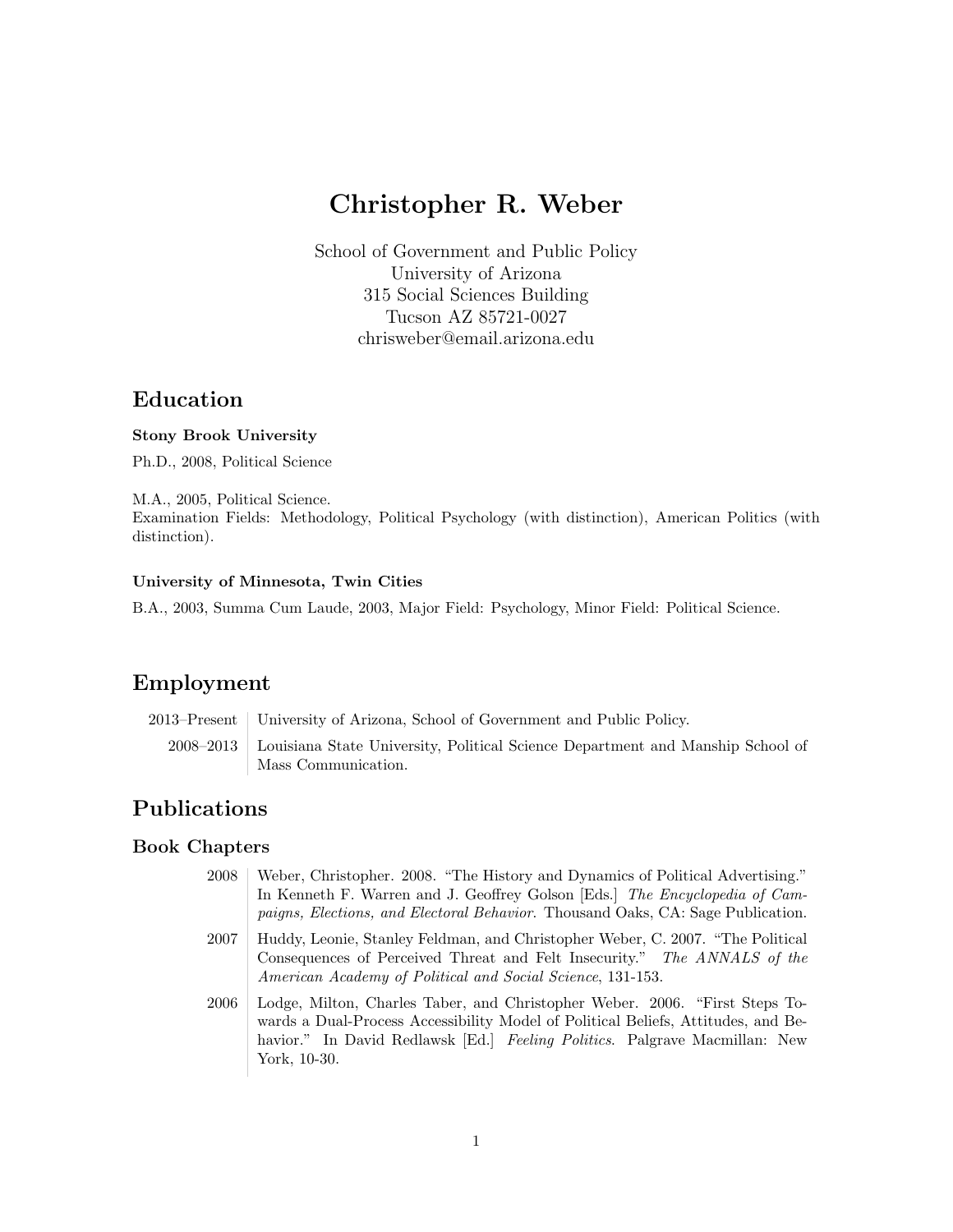### Refereed Journal Articles

| Forthcoming | Lebo, Matthew and Weber, Christopher. Forthcoming. "An Effective Approach<br>to the Repeated Cross-Sectional Design." American Journal of Political Science.                                                                                            |
|-------------|---------------------------------------------------------------------------------------------------------------------------------------------------------------------------------------------------------------------------------------------------------|
| 2014        | Weber, Christopher, Howard Lavine, Leonie Huddy, and Christopher Federico.<br>2014. "Placing Racial Stereotypes in Context: Social Desirability and the Politics<br>of Racial Hostility." The American Journal of Political Science, 58, 63-78.         |
| $\,2013$    | Dunaway, Johanna, Regina Lawrence, Melody Rose and Christopher Weber. 2013.<br>"Traits versus Issues: News Coverage of Female Candidate for Senatorial and<br>Gubernatorial Office." Political Research Quarterly, 66, 715-726                          |
|             | Cassese, Erin, Leonie Huddy, Todd Hartman, Lily Mason, and Christopher Weber.<br>2013. "Socially-Mediated Internet Surveys (SMIS): Recruiting Participants for<br>Online Experiments." PS: Political Science and Politics, 46, 775-784.                 |
| $\,2013$    | Federico, Christopher, Christopher Weber, Damla Ergun, and Corrie Hunt. 2013.<br>"Mapping the Connections between Politics and Morality: The Multiple Sociopo-<br>litical Orientations involved in Moral Intuition." Political Psychology, 34, 589-610. |
|             | Weber, Christopher. 2013. "Emotions, Campaigns, and Political Participation."<br>Political Research Quarterly, 66, 414-428.                                                                                                                             |
|             | Weber, Christopher and Christopher Federico. 2013. "Moral Foundations and<br>Heterogeneity in Ideological Preferences." Political Psychology, 34, 107-126.                                                                                              |
| $\,2012$    | Kirzinger, Ashley, Martin Johnson, and Christopher Weber. 2012. "Genetic and<br>Environmental Influences on Media Use and Communication Behaviors." Human<br>Communication Research, 38(2), 144-171.                                                    |
|             | Weber, Christopher and Matt Thornton. 2012. "Courting Christians: How Po-<br>litical Candidates Prime Religious Considerations in Campaign Ads." Journal of<br>Politics, 74 $(2)$ , 400-413.                                                            |
|             | Weber, Christopher, Johanna Dunaway, and Tyler Johnson. 2012. "It's all in<br>the Name: Source Cue Ambiguity and the Persuasive Appeal of Campaign Ads."<br>Political Behavior, 34: 561-584.                                                            |
| $2011\,$    | Weber, Christopher, Martin Johnson and Kevin Arceneaux. 2011. "Genetics,<br>Personality, and Group Identity." Social Science Quarterly, 92(5), 1314-1337.                                                                                               |
|             | Minor, Kyle, Alex Cohen, Christopher Weber and Laura Brown. 2011.<br>"The<br>Relationship between Atypical Semantic Activation and Odd Speech in Schizotypy<br>Across Emotionally Evocative Conditions." Schizophrenia Research, 126, 144-149.          |
| 2009        | Hartman, Todd and Christopher Weber. 2009. "Who said what? The Effects of<br>Source Cues in Issue Frames." Political Behavior, 31(4). 537-558.                                                                                                          |
| 2007        | Weber, Christopher, and Christopher Federico. 2007. "Interpersonal Attachment<br>and Patterns of Ideological Belief." Political Psychology, 28, 389-411.                                                                                                |

### Book Reviews

The Affect Effect: Dynamics of Emotion in Political Thinking and Behavior, by/edited by W. Russell Neuman, George E. Marcus, Ann M. Crigler, and Michael Mackuen. Chicago: The University of Chicago Press, 2007. Reviewed for Political Communication.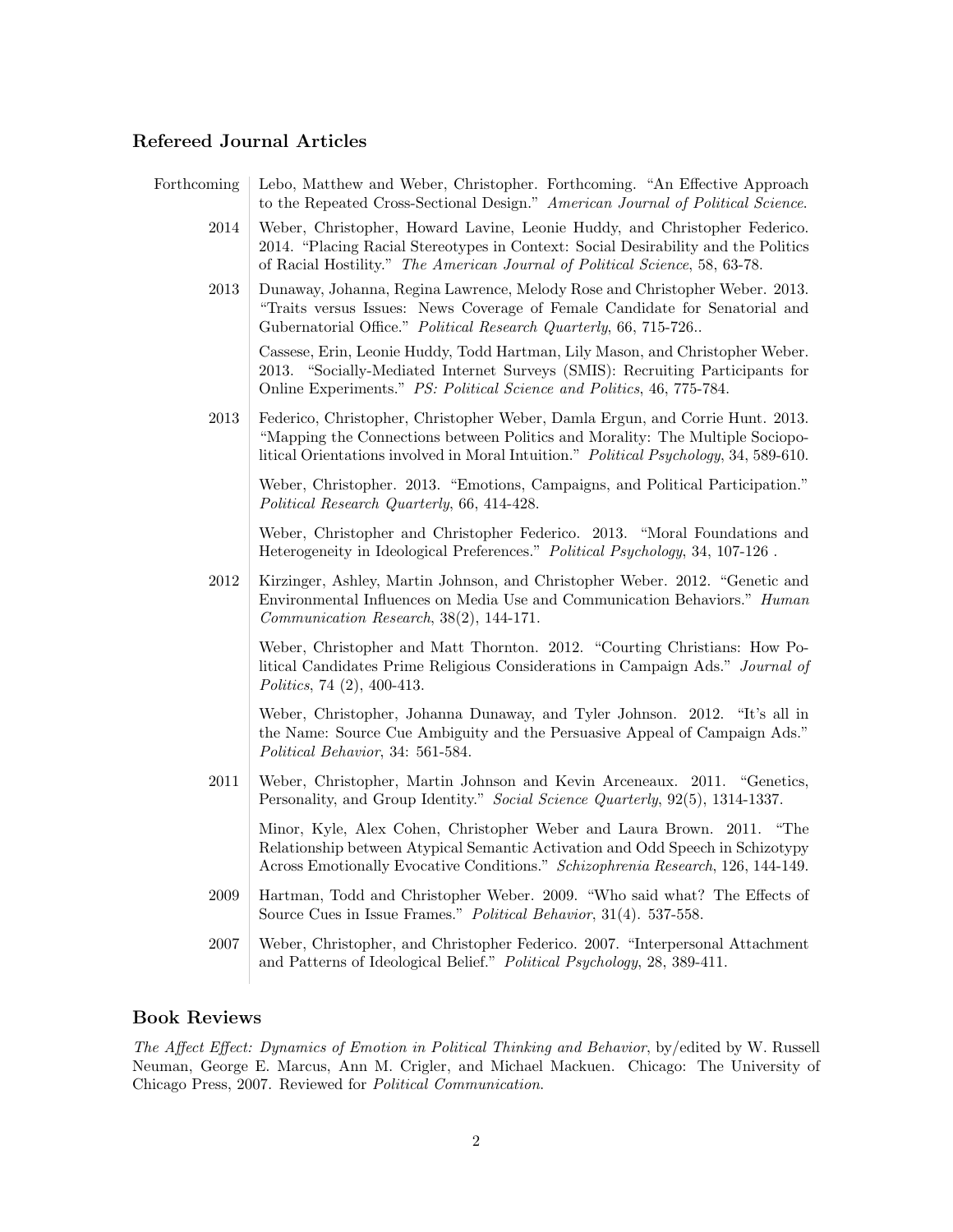#### Electronic Publications, Peer Reviewed

Cassese, Erin and Weber, Christopher 2011. "Emotion, Attribution, and Attitudes Towards Crime." Journal of Integrated Social Sciences, 2(1), 63-97. http://www.jiss.org/documents/volume 2/issue 1/ JISS 2011 Attitudes Toward Crime.pdf

Johnson, Tyler, Johanna Dunaway and Christopher Weber. 2011. "Consider the Source: Variations in the Effects of Negative Campaign Messages." Journal of Integrated Social Sciences, 2(1), 98-127. http://www.jiss.org/documents/volume 2/issue 1/JISS 2011 Consider the Source.pdf

### Electronic Publications, Not Peer Reviewed

Weber, Christopher. "Social Networks, Emotion, and Political Reactions to Disaster." Unpublished manuscript, November 23, 2011. Microsoft Word file. http://topicmaps.lsu.edu/articles.php

# Grants and Contracts

\$104,911. Gulf of Mexico Research Initiative (LSU-SPS 37570). Co-PI. Contribution: 33%. "The Dynamics of Social Influence: A Longitudinal Look at Socially Structured Disaster Response," (with Christopher Kenny and Kathleen Bratton), 2011-2012. Note: This was a peer-reviewed grant made available to Gulf Coast Research Institutions: (http://gulfresearchinitiative.org/about-gomri/)

\$89,948. National Science Foundation (NSF 1042786, LSU-SPS 36713). Co-PI. Contribution: 33%. "Social Context and Emotional Response to Disaster." (with Christopher Kenny and Kathleen Bratton, 2010-2011).

Time Sharing Experiments in the Social Sciences. Co-PI. Contribution: 50%. "User-Generated Political Communication: An Experimental Test of Perceived Credibility and Persuasive Impact."(with Erin Cassese), 2011.

Time Sharing Experiments in the Social Sciences. Co-PI. Contribution: 50%. "Keeping the Faith: Priming Religiosity through Cues in Campaign Advertisements." (with Matthew Thornton), 2010.

### LSU College-Level Professorships

\$5,500 Manship School Douglas L. Manship, Sr. Professorship. Louisiana State University (2012- 2013). PI.

\$6,450. Manship School Douglas L. Manship, Sr. Professorship. Louisiana State University (2011- 2012). PI.

\$5,000. College of Humanities and Social Sciences Assistant Professor Summer Research Award. Louisiana State University (2011-2012). PI.

\$17,000. Manship School Seed Grant Professorship. Co-PI. Contribution: 33%. "Collaborative Research: Media Coverage of Female Political Candidates Across Electoral and Institutional Contexts." (with Regina Lawrence and Johanna Dunaway), 2010-2011.

\$4,325. Manship School G. Lee Griffin Professorship. Louisiana State University, 2009-2010. PI.